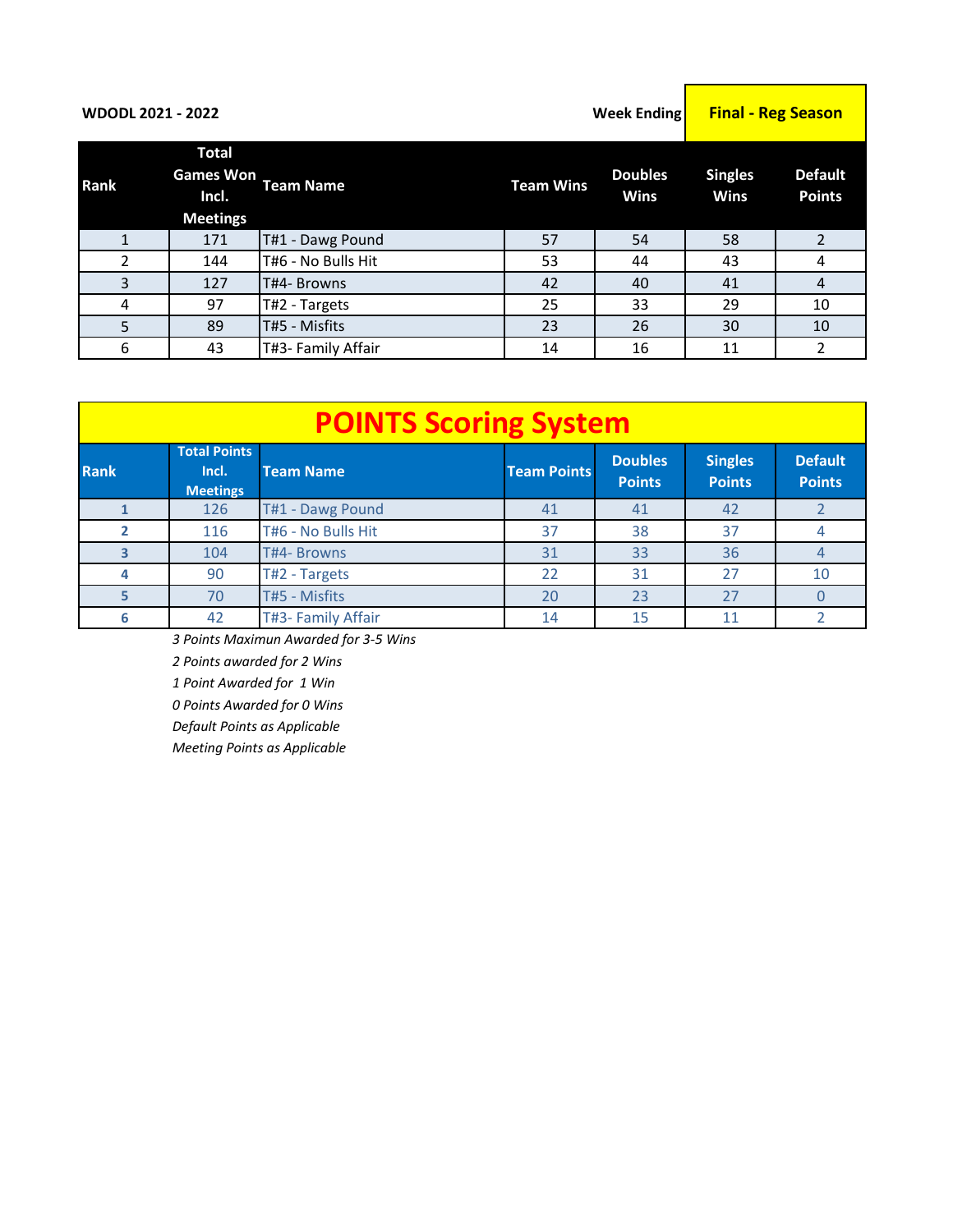|     | <b>WDODL 2021 - 2022</b>  |     |                      |     |                     | <b>Week Ending</b> | <b>Example 1 Final - Reg Season</b> |
|-----|---------------------------|-----|----------------------|-----|---------------------|--------------------|-------------------------------------|
|     | * High Score (140+)       |     | High Score (126+)    |     | High Score (121+)   |                    | * 180 Perfect Score (3xT20)         |
| 162 | Samantha Munro            | 138 | Donal MacKinnon      | 125 | Gibby Gibson (2)    | 180                | Gobby Gibson (March/24/2022)        |
| 160 | <b>Stewart Shea</b>       | 137 | <b>Stewart Shea</b>  | 125 | <b>Ryan Humby</b>   |                    |                                     |
|     | 155 Ryan Humby            | 136 | Donal MacKinnon      | 125 | Steven Kealy (2)    |                    |                                     |
|     | 141 Gibby Gibson          | 136 | <b>Matt Stortz</b>   | 125 | Donal MacKinnon     |                    |                                     |
| 140 | Albert Doyle (3)          | 135 | <b>Ben Barnes</b>    | 125 | Keith McConkey      |                    |                                     |
| 140 | Donal MacKinnon (7)       | 135 | Donal MacKinnon      | 124 | Shana Smith         |                    |                                     |
| 140 | Gibby Gibson (8)          | 135 | Keith McConkey       | 124 | Ken Dixon           |                    |                                     |
|     | 140 Keith McConkey        | 135 | <b>Stewart Shea</b>  | 123 | <b>Steven Kealy</b> |                    |                                     |
| 140 | Kris Schaeffer            | 134 | Gibby Gibson         | 123 | Ken Dixon           |                    |                                     |
| 140 | Matt McNamara (2)         | 134 | Jeff Stortz          | 123 | <b>Stewart Shea</b> |                    |                                     |
| 140 | Matt Stortz (6)           | 134 | Shane MacGillivray   | 122 | Debbie Dixon        |                    |                                     |
| 140 | <b>Shane MacGillivray</b> | 133 | <b>Albert Doyle</b>  | 122 | Jeff Stortz         |                    |                                     |
|     | 140 Steve Forget          | 133 | Jeff Varley          | 121 | Chris Pepin (2)     |                    |                                     |
|     | 140 Steven Kealy (3)      | 133 | Ken Dixon            |     | 121 Gibby Gibson    |                    |                                     |
| 140 | Stewart Shea (4)          | 133 | Samantha Munro       | 121 | Jeff Cook           |                    | * 171 High Score (3xT19)            |
| 140 | <b>Stuart Muir</b>        | 132 | Ryan Humby           | 121 | Jeff Stortz (2)     |                    |                                     |
|     |                           | 132 | Shane MacGillivray   | 121 | Ken Dixon (2)       |                    |                                     |
|     |                           | 131 | <b>Judy Scheiers</b> | 121 | Kris Schaeffer      |                    |                                     |
|     |                           | 131 | Matt McNamara        | 121 | Matt McNamara       |                    | * 177 High Score                    |
|     |                           | 130 | Lorraine Roy         | 121 | <b>Matt Stortz</b>  |                    |                                     |
|     |                           | 129 | <b>Alex Morris</b>   | 123 | Ryan Humby          |                    |                                     |
|     |                           |     |                      | 123 | Kris Schaeffer      |                    |                                     |
|     |                           |     |                      |     |                     |                    |                                     |
|     |                           |     |                      |     |                     |                    | * High Finish (100+)                |
|     |                           |     |                      |     |                     | 120                | Gibby Gibson (Apr/21/2022)          |
|     |                           |     |                      |     |                     | 107                | Ben Barnes (Apr/28/2022)            |
|     |                           |     |                      |     |                     | 102                | Ben Barnes (Mar/31/2022)            |
|     |                           |     |                      |     |                     |                    |                                     |
|     |                           |     |                      |     |                     |                    |                                     |
|     |                           |     |                      |     |                     |                    |                                     |
|     |                           |     |                      |     |                     |                    |                                     |
|     |                           |     |                      |     |                     |                    |                                     |
|     |                           |     |                      |     |                     |                    | High Open - Straight In (120+)      |
|     |                           |     |                      |     |                     | 140                | <b>Suart Muir</b>                   |
|     |                           |     |                      |     |                     | 139                | Gibby Gibson                        |
|     |                           |     |                      |     |                     | 138                | Shane MacGillivray                  |
|     |                           |     |                      |     |                     | 125                | Donal MacKinnon                     |
|     |                           |     |                      |     |                     |                    |                                     |
|     |                           |     |                      |     |                     |                    |                                     |
|     |                           |     |                      |     |                     |                    |                                     |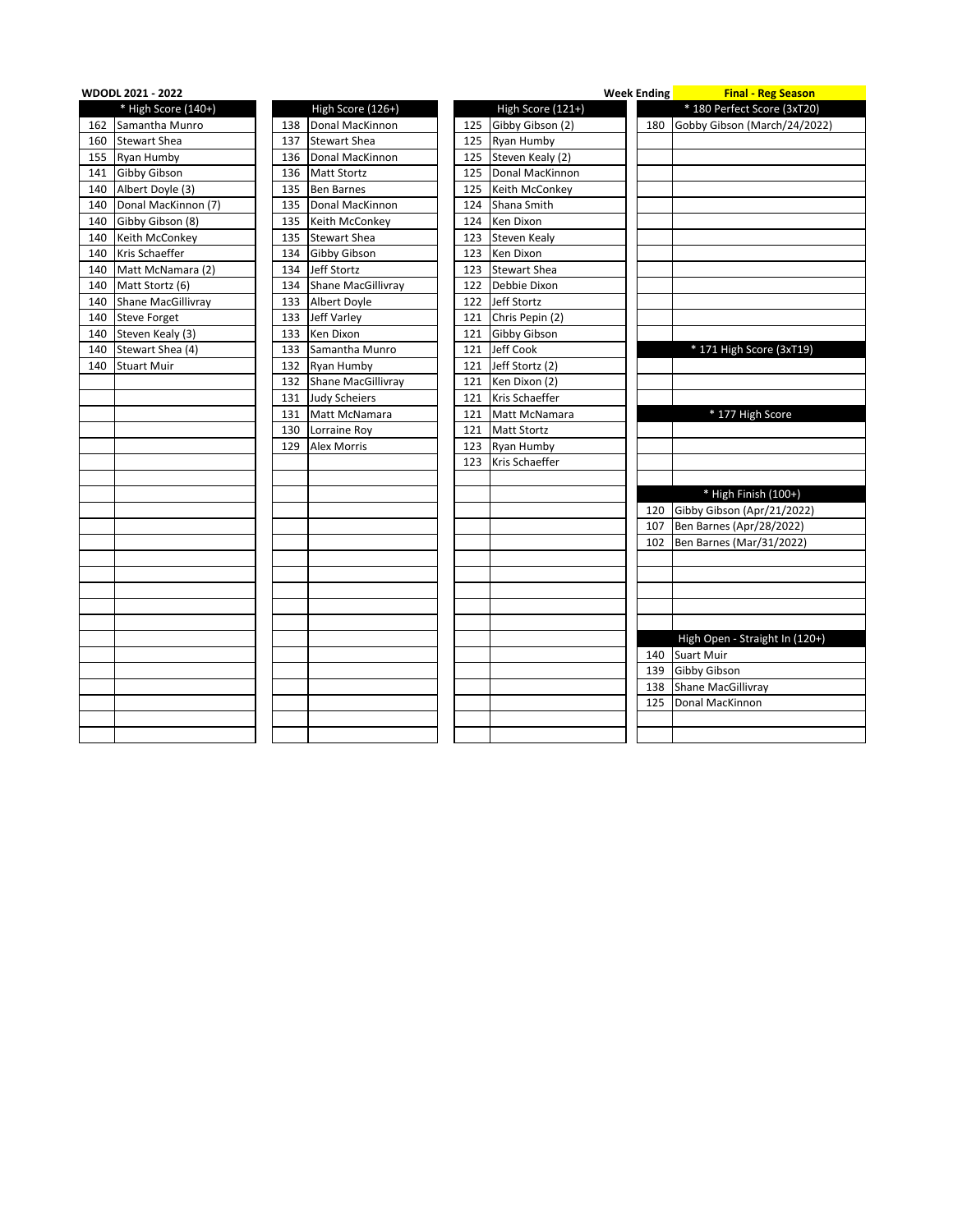|                         | <b>WDODL 2021 - 2022</b> |                    |                    | <b>Week Ending</b> | <b>Final - Reg Season</b> |                      |
|-------------------------|--------------------------|--------------------|--------------------|--------------------|---------------------------|----------------------|
| Rank                    |                          | <b>Total Games</b> | <b>Total Games</b> | <b>Team Games</b>  | <b>Doubles Games</b>      | <b>Singles Games</b> |
|                         | <b>Player Name</b>       | <b>Finished</b>    | Played             | Played             | Played                    | Played               |
| $\mathbf{1}$            | <b>Stewart Shea</b>      | 49                 | 113                | 72                 | 26                        | 15                   |
| $\overline{\mathbf{2}}$ | Donal MacKinnon          | 41                 | 76                 | 44                 | 21                        | 11                   |
| $\overline{\mathbf{3}}$ | <b>Matt Stortz</b>       | 35                 | 113                | 70                 | 28                        | 15                   |
| 4                       | Gibby Gibson             | 34                 | 98                 | 61                 | 25                        | 12                   |
| 5                       | <b>Ben Barnes</b>        | 30                 | 81                 | 53                 | 20                        | 8                    |
| 6                       | Kris Schaefer            | 29                 | 110                | 70                 | 26                        | 14                   |
| $\overline{\mathbf{z}}$ | Steven Kealey            | 25                 | 79                 | 50                 | 19                        | 10                   |
| 8                       | Ryan Humby               | 23                 | 81                 | 52                 | 18                        | 11                   |
| 9                       | Keith McConkey           | 22                 | 91                 | 57                 | 22                        | 12                   |
| 9                       | Jeff Cook                | 22                 | 95                 | 58                 | 25                        | 12                   |
| 9                       | Albert Doyle             | 22                 | 99                 | 62                 | 24                        | 13                   |
| 12                      | <b>Steve Forget</b>      | 17                 | 103                | 66                 | 23                        | 14                   |
| 13                      | Ken Dixon                | 16                 | 96                 | 58                 | 25                        | 13                   |
| 13                      | Shane MacGillivray       | 16                 | 88                 | 55                 | 20                        | 13                   |
| 15                      | <b>Stuart Muir</b>       | 14                 | 69                 | 44                 | 16                        | 9                    |
| 16                      | Jeff Stortz              | 13                 | 49                 | 30                 | 13                        | 6                    |
| 16                      | Matt McNamara            | 13                 | 74                 | 43                 | 20                        | 11                   |
| 18                      | Chris Pepin              | 12                 | 71                 | 46                 | 15                        | 10                   |
| 19                      | Mike Smith               | 9                  | 64                 | 40                 | 15                        | 9                    |
| 20                      | Jeff Varley              | 8                  | 32                 | 22                 | $\overline{7}$            | 3                    |
| 20                      | Gary Dixon               | 8                  | 98                 | 61                 | 24                        | 13                   |
| 22                      | Silvano Graziotto        | 5                  | 93                 | 58                 | 22                        | 13                   |
| 23                      | Ron Bartlett             | 3                  | 84                 | 52                 | 24                        | 8                    |
| 23                      | Pat MacGregor            | 3                  | 8                  | 5                  | $\overline{2}$            | $\mathbf{1}$         |
| 25                      | <b>Mark Thomas</b>       | $\overline{2}$     | 5                  | 3                  | $\overline{2}$            | 0                    |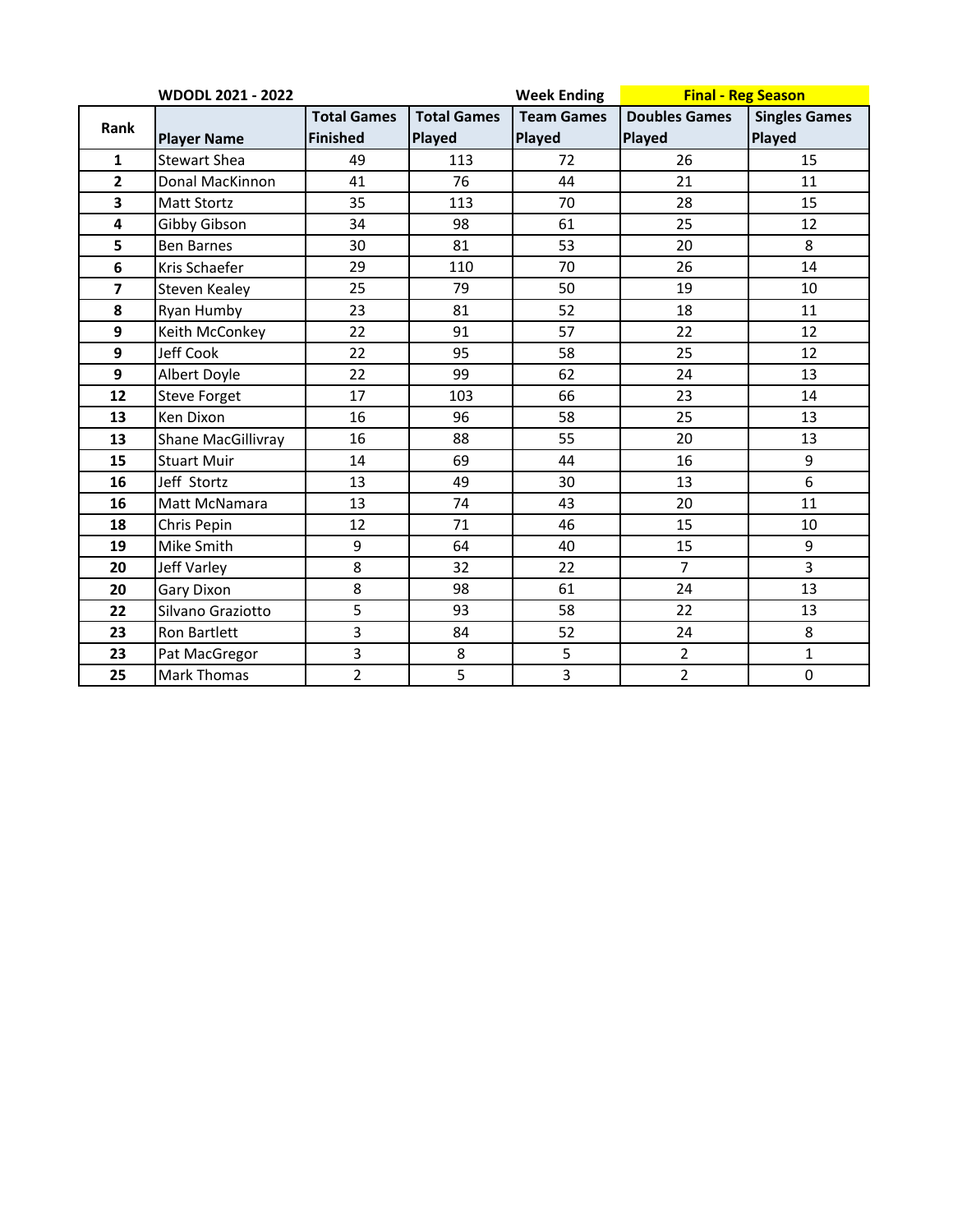|                         | <b>WDODL 2021 - 2022</b> |                    |                    | <b>Week Ending</b> | <b>Final - Reg Season</b> |                      |  |  |
|-------------------------|--------------------------|--------------------|--------------------|--------------------|---------------------------|----------------------|--|--|
| Rank                    |                          | <b>Total Games</b> | <b>Total Games</b> | <b>Team Games</b>  | <b>Doubles Games</b>      | <b>Singles Games</b> |  |  |
|                         | <b>Player Name</b>       | <b>Finished</b>    | Played             | Played             | <b>Played</b>             | Played               |  |  |
| $\mathbf{1}$            | Trish Holroyd            | 20                 | 117                | 74                 | 29                        | 14                   |  |  |
| 1                       | Lorraine Roy             | 20                 | 97                 | 61                 | 24                        | 12                   |  |  |
| $\overline{\mathbf{3}}$ | <b>Judy Scheiers</b>     | 17                 | 107                | 66                 | 28                        | 13                   |  |  |
| 4                       | Kerri McConkey           | 14                 | 80                 | 41                 | 28                        | 11                   |  |  |
| 5                       | <b>Becky Reece</b>       | 13                 | 107                | 67                 | 27                        | 13                   |  |  |
| 6                       | Dianna Bartlett          | 10                 | 86                 | 56                 | 17                        | 13                   |  |  |
| 6                       | Jody Cowell              | 10                 | 102                | 65                 | 27                        | 10                   |  |  |
| 8                       | Samantha Munro           | 6                  | 67                 | 43                 | 17                        | $\overline{7}$       |  |  |
| 8                       | Margie MacGillivray      | 6                  | 59                 | 39                 | 16                        | 4                    |  |  |
| 8                       | Debbie Barnes            | 6                  | 40                 | 24                 | 10                        | 6                    |  |  |
| 8                       | Debbie Dixon             | 6                  | 80                 | 51                 | 22                        | $\overline{7}$       |  |  |
| 8                       | Kaitlyn Dixon            | 6                  | 81                 | 48                 | 21                        | 12                   |  |  |
| 13                      | Elsie Bell               | 5                  | 64                 | 43                 | 14                        | $\overline{7}$       |  |  |
| 14                      | <b>Monique Beatty</b>    | 4                  | 52                 | 32                 | 13                        | $\overline{7}$       |  |  |
| 15                      | Kim Pepin                | 2                  | 87                 | 57                 | 20                        | 10                   |  |  |
| 15                      | Shana Smith              | 2                  | 57                 | 36                 | 13                        | 8                    |  |  |
| 17                      | Claudette Brouillette    | $\mathbf 0$        | 8                  | 5                  | $\overline{2}$            | $\mathbf{1}$         |  |  |
| 17                      | Solange Humby            | $\mathbf 0$        | 0                  | $\pmb{0}$          | 0                         | $\pmb{0}$            |  |  |
| 17                      | Kelly Osnach             | $\mathbf 0$        | 0                  | $\pmb{0}$          | 0                         | $\pmb{0}$            |  |  |